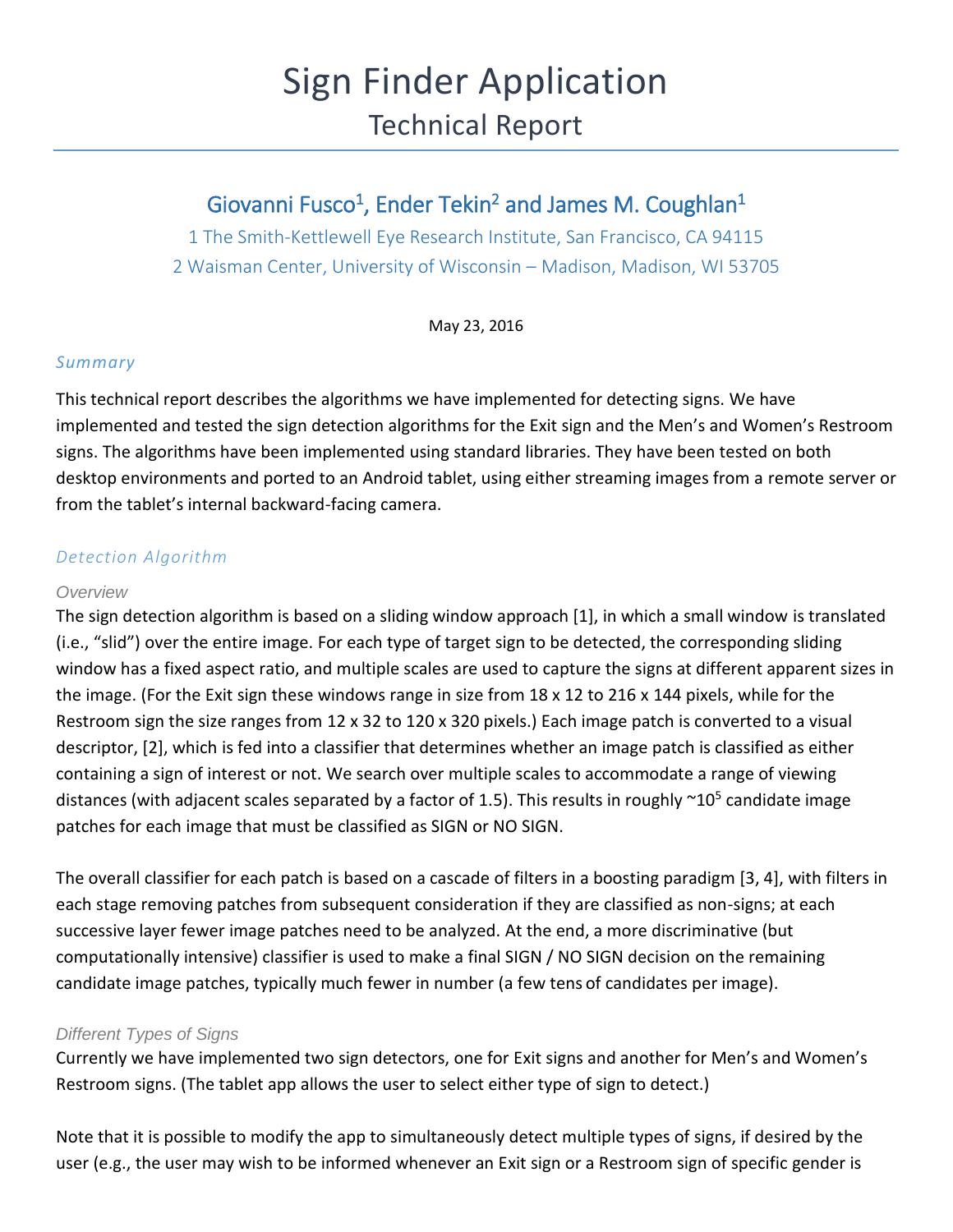detected). However, more computations would be required in this mode. By having separate modes for each sign, the computational load is reduced, enabling real-time performance and improved responsiveness, and potentially also prolonging the tablet's battery life.

### *First Stage Classifier*

The first stage cascade uses a Gentle Adaboost [5,6] classifier using Local Binary Pattern (LBP) descriptors [7, 8] to describe an image. Implementation of the cascade classifier uses [OpenCV's implementation](http://docs.opencv.org/modules/objdetect/doc/cascade_classification.html), which uses a set of very simple decision tree classifiers as *weak classifiers*, and combines them to learn a single *strong classifier* that is trained to minimize the number of actual signs that are missed, sacrificing precision (possibly including some non-sign patches) to achieve this high recall rate. (See definition of recall and precision in Results section below.) This ensures that the SIGN of interest is not eliminated at this stage, but is passed on to the next stage which is responsible for finding it (if it exists) among the remaining detections.

Typically a single target in the image will give rise to multiple detections at similar locations and with similar sizes, since the Adaboost classifier is robust to small translations and size changes of the target in the sliding window. Since these multiple detections are redundant, we have implemented a clustering step at the end of the first stage which identifies clusters of rectangles with similar location and size and selects only a single rectangle (detection candidate) from each cluster. This reduces the number of detection candidates that have to be processed in the second stage classifier, which is more selective but also more computationally intensive.

### *Second Stage Classifier*

At the output of the first stage cascade classifier, the number of candidates is reduced to around a few tens per image. The second layer of the cascade uses the Histogram of Oriented Gradients (HoG) [10] as a visual descriptor, which complements the LBP descriptors used in the first layer. Note that HoG is too computationally intensive to apply to all  $\sim 10^5$  original image patches (which are analyzed by the first layer of the cascade), but the first layer filters out the great majority of these patches. This descriptor is used as input into a support vector machine (SVM, [11]) with an RBF Kernel [4, 12].

The SVM layer classifies all remaining patches as SIGN or NO SIGN. Each classification is also assigned a confidence value between 0 and 1 corresponding to the likelihood of the patch being a SIGN, with 1 being very likely and 0 being very unlikely. Among the patches that are classified as containing the SIGN of interest, only the ones whose likelihood exceeds a set threshold are returned. If no patch is classified as SIGN with a confidence higher than this threshold, no detection is reported. The basic Restroom sign detector responds equally to Men's and Women's signs, but an additional processing stage is used to distinguish between Men's and Women's; a second and final SVM layer is applied after a Restroom sign has been detected in order to determine whether it is a Men's or Women's sign.

#### *Tracking*

No detection algorithm is perfectly reliable, which means that in some frames a valid target sign may not be detected, while spurious detections may occur in other frames. In addition, detection performance is often compromised by camera motion blur, which can occur any time the camera is moved, and is especially problematic under low light conditions (such as in indoor environments). These problems pose a challenge to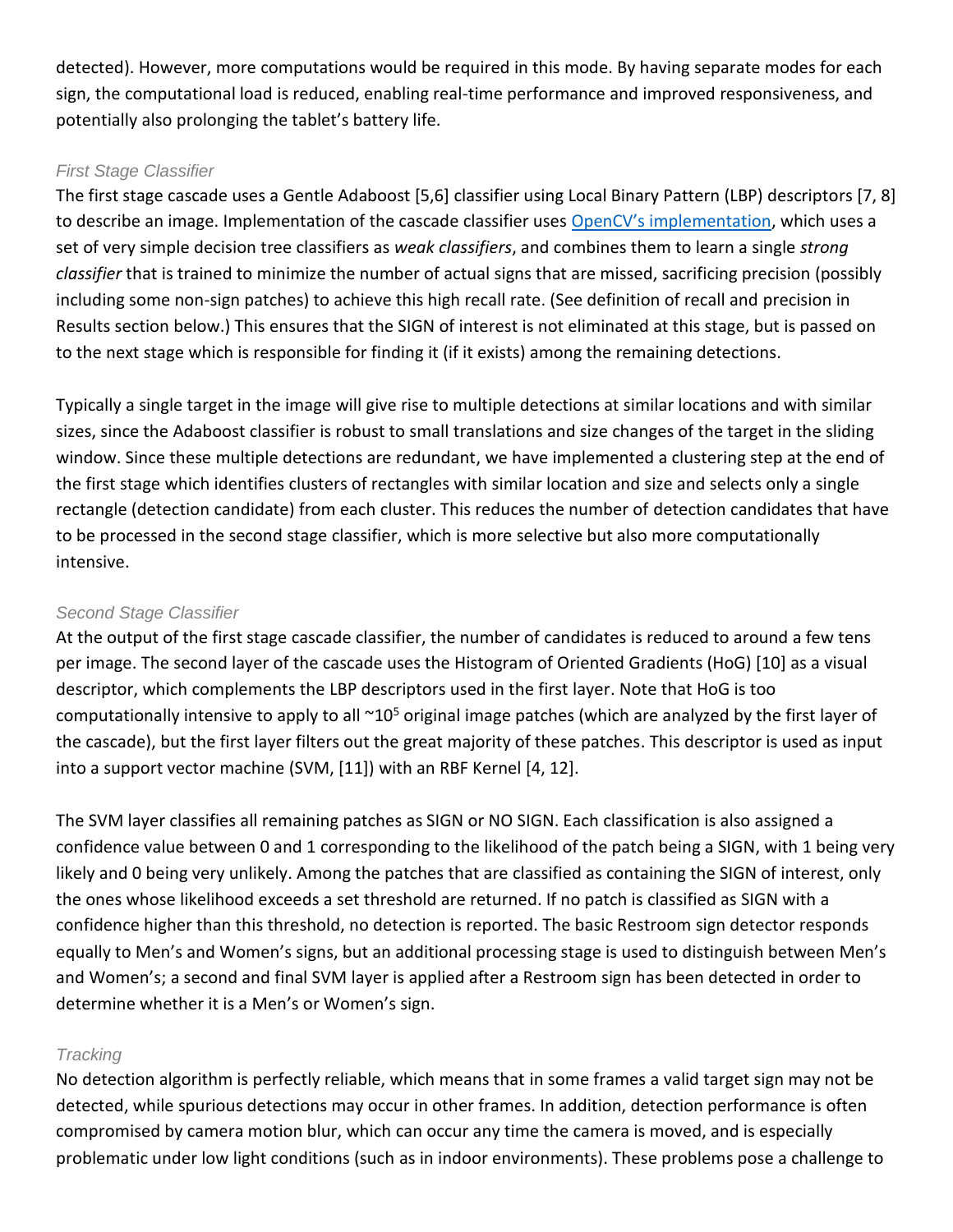the development of an effective sign recognition system that is usable by blind and visually impaired persons, who need coherent information about the presence and location of each target of interest.

A standard way to address this problem is to apply a temporal integration stage, such as motion tracking, after the classifier stages. The basic idea behind motion tracking is to combine static appearance cues (which are obtained using the classifiers in individual video frames) with motion cues (which are obtained by integrating information over multiple video frames). We have implemented a motion tracking algorithm based on [13]. The motion of each candidate is tracked and verified via optical flow [14] through consecutive frames, and a valid SIGN is only announced after consistent detections (from the classifier) in three out of the next fifteen consecutive video frames (corresponding to roughly a half-second verification delay for a thirty frame per second video). We note that the choice of this parameter was done heuristically; a less strict criterion (e.g., require two out of every fifteen frames) will reduce delay (which may be preferable in low frame rates), and a more strict criterion (e.g. require three out of every ten frames) will reduce false positives at the expense of more delay.

The target is then tracked in subsequent frames, in which the static appearance-based criteria for selecting target candidates based on the classifiers are relaxed (which allows the possibility of tracking a target that temporarily becomes harder to resolve because of motion blur); we only require another successful validation of the SIGN once every 10 frames. If the SIGN is not validated for 10 consecutive frames of tracking, then this target is deleted from the tracker.

Note that this tracking algorithm has the effect of smoothing out the inevitable false positives (spurious detections) and false negatives (missed detections) that occur with the classifiers. It also allows for multiple targets to be tracked at the same time. Furthermore, by *locking on* to a target, a user is only alerted to each SIGN once upon detection, reducing potential confusion by a blind user (otherwise it may not be clear to the user that the detections correspond to the same object).

An example demonstrating how the tracking algorithm smooths out noisy detections is shown in a sample Exit sign video. The links to videos showing the detection process both with and without tracking turned on are provided here: [link to video without tracking](https://drive.google.com/file/d/0B6cn_6COedlmNFZjeVlKRkhWS2s/view?usp=sharing) and [link to video with tracking enabled.](https://drive.google.com/file/d/0B6cn_6COedlmY3ZoT2k5Smw2WTQ/view?usp=drivesdk) When tracking is turned off, there are many false negatives (missed detections) even when the Exit sign is clearly resolved in the video. By contrast, with tracking turned on, the Exit sign is detected continuously (after a very brief delay while the tracker acquires a lock on the target). The important benefit of tracking for a blind or visually impaired person is that the target is tracked continuously while it remains in view, and the accuracy of the location estimate is improved.

#### *Results*

Figures 1 and 2 show sample detections in images captured, as well as some missed and false detections. The missed detection shown in Figure 1b (blue rectangle) is an example of a sign that was correctly captured by the first classifier stage (Adaboost) but incorrectly captured by the second classifier stage (SVM). While only partial appearance-based evidence may be available for a sign in a particular image, we note that motion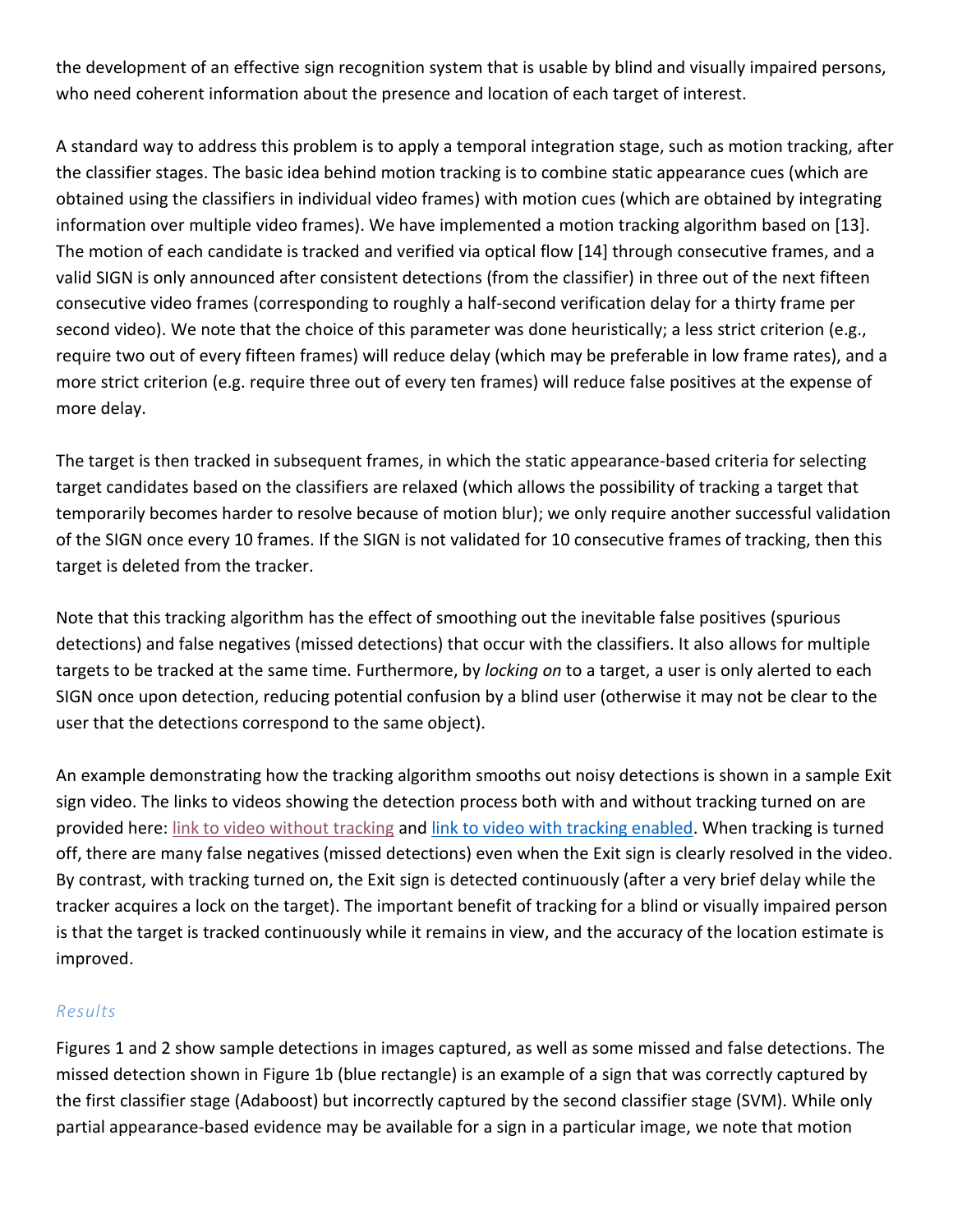continuity cues (such as the ones employed in the tracking algorithm) may boost the evidence for such a sign and result in an overall successful detection.

We have measured the algorithm performance objectively using an ROC curve that shows how precision and recall can be traded off each other. (Precision is the fraction of detections that are correct, while recall is the fraction of signs that are detected.) See Fig.'s 3 and 4, which includes results using the tracker compared with when the tracker is turned off. Note that these recall and precision calculations measure the performance of the entire detector (Restroom or Exit), using test videos that are separate from the imagery that was used to train the detectors.

## *Code*

The Sign Finder code is available here: <https://github.com/giofusco/SignFinder>

# **References**

- [1] Y. Wei; L. Tao, "[Efficient histogram-based sliding window](http://www.msr-waypoint.net/en-us/people/yichenw/cvpr10_ehsw.pdf)," *Computer Vision and Pattern Recognition (CVPR), 2010 IEEE Conference on*, 13-18 June 2010, pp.3003–3010.
- [2] "[Visual Descriptors](https://en.wikipedia.org/wiki/Visual_descriptors)," *Wikipedia*.
- [3] Y. Freund and R. E. Schapire, "*[A Decision-Theoretic Generalization of On-Line Learning and an Application](http://www.cis.upenn.edu/~mkearns/teaching/COLT/adaboost.pdf)  [to Boosting](http://www.cis.upenn.edu/~mkearns/teaching/COLT/adaboost.pdf)*", Journal of Computer and System Sciences, 55(1), 1997, pp.119-139.
- [4] T. Hastie, R. Tibshirani, and J. Friedman, *The Elements of Statistical Learning*, 2nd ed. Springer, 2009.
- [5] R. Schapire and Y. Singer. "[Improved Boosting Algorithms Using Confidence-rated Predictions](http://citeseerx.ist.psu.edu/viewdoc/download?doi=10.1.1.37.3950&rep=rep1&type=pdf)" in *Machine Learning*, 1999, pp. 80–91.
- [6] R. Schapire and E. Robert. "The boosting approach to [machine learning: An overview](https://www.cs.princeton.edu/courses/archive/spring07/cos424/papers/boosting-survey.pdf)." *Nonlinear estimation and classification*. Springer New York, 2003, pp. 149–171.
- [7] T. Ojala, M. Pietikäinen, and D. Harwood, "Performance evaluation of texture measures with classification based on Kullback discrimination of distributions", Proceedings of the 12th IAPR International Conference on Pattern Recognition (ICPR), 1994, vol. 1, pp. 582–585.
- [8] X. Wang, T. X. Han, and S. Yan. "[An HOG-LBP Human Detector with Partial Occlusion Handling](http://www.xiaoyumu.com/s/PDF/Wang_Han_Yan_iccv09.pdf)", *International Conference on Computer Vision (ICCV)*, 2009
- [9] M. Nashvili, "Tutorial | Data Mining With Decision Trees." [Online] Available: http://decisiontrees.net/decision-trees-tutorial/
- [10] N. Dalal and B. Triggs, "[Histograms of oriented gradients for human detection](http://people.csail.mit.edu/torralba/courses/6.870/papers/hog_cvpr2005.pdf)," in *Computer Vision and Pattern Recognition, 2005. CVPR 2005. IEEE Computer Society Conference on*, 2005, vol. 1, pp. 886–893.
- [11] "[Support Vector Machines](https://en.wikipedia.org/wiki/Support_vector_machine)," *Wikipedia*.
- [12] N. Cristianini and J. Shawe-Taylor, "Support Vector and Kernel Methods," in *Intelligent Data Analysis*, M. Berthold and D. J. Hand, Eds. Springer Berlin Heidelberg, 2007, pp. 169–197.
- [13] Z. Kalal, K. Mikolajczyk, and J. Matas, "Forward-Backward Error: Automatic Detection of Tracking Failures," International Conference on Pattern Recognition, 2010, pp. 23-26.
- [14] R. Szeliski, **Computer vision: algorithms and applications**. Springer Science & Business Media. 2010.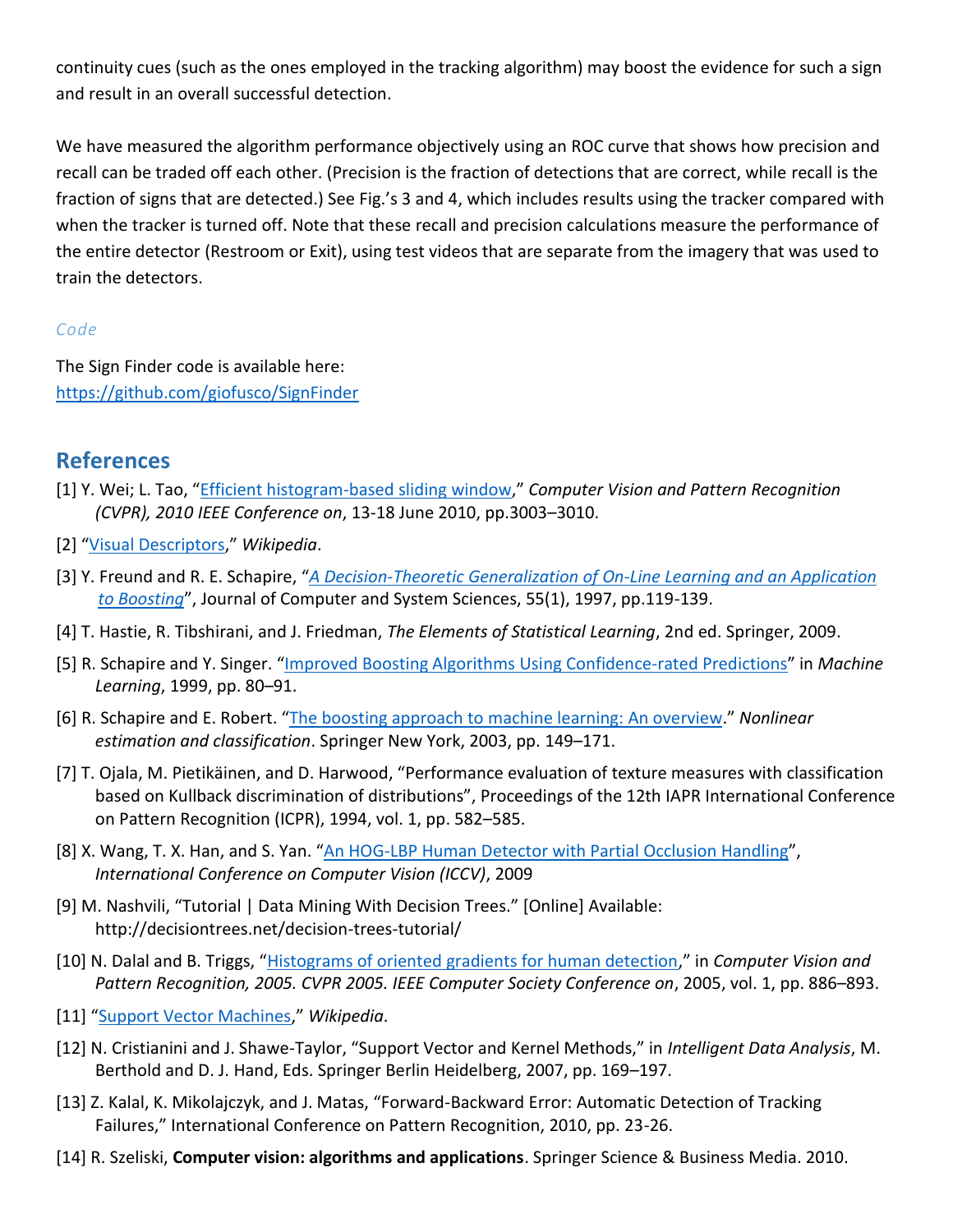

Figure 1. Sample Exit sign detections. From left to right: (a) Successful detection. (b) Blue rectangle shows a false negative (missed detection), indicating a candidate detected by the first (Adaboost) classifier stage that is incorrectly rejected by the second (SVM) classifier stage. (c) False positive (spurious) detection shows a region with texture from building façade.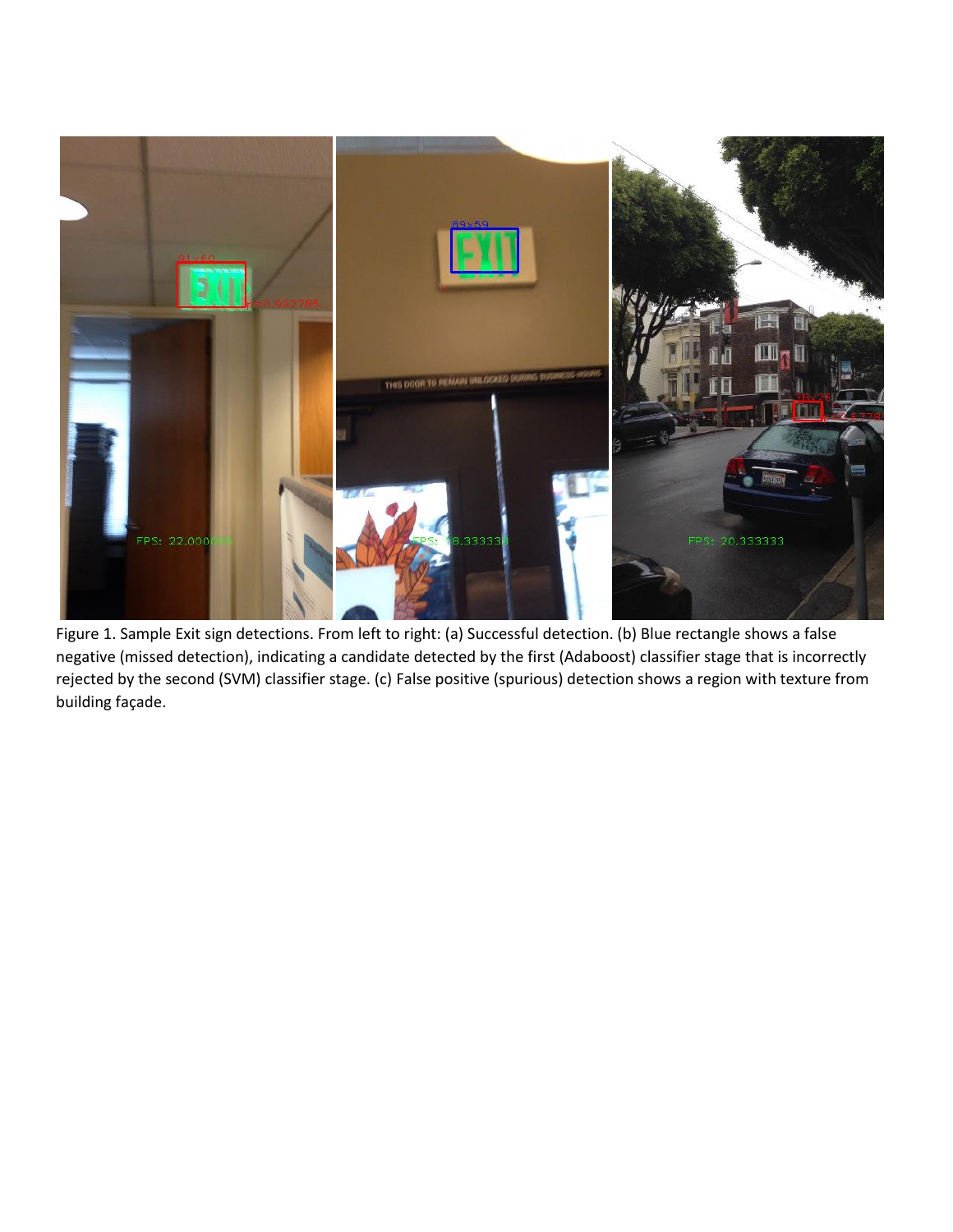

Figure 2. Sample Restroom sign detections. Note that the current Restroom detector captures both Men's and Women's icons; in the future we will create an additional classifier to distinguish between the two genders. The third image illustrates two false negatives, i.e., two Restroom icons that are not detected.